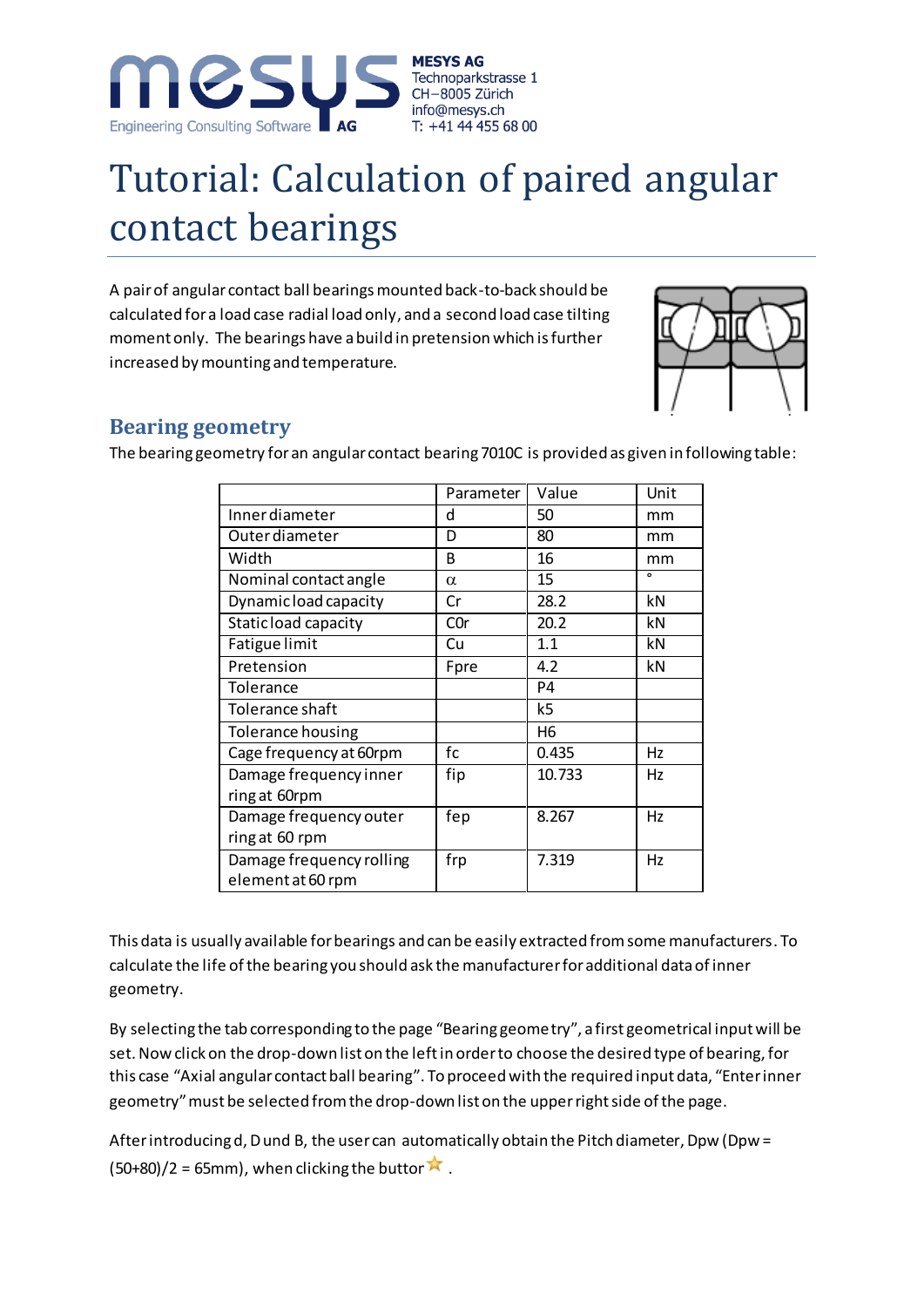## Engineering Consulting Software **AG**

**MESYS AG** Technoparkstrasse 1 CH-8005 Zürich info@mesys.ch T: +41 44 455 68 00

| General        | Bearing geometry             |     | Bearing configuration |         |    |    | Material and Lubrication | Loading                   |  |    | <b>Track roller</b> |                                                        |    |    |  |
|----------------|------------------------------|-----|-----------------------|---------|----|----|--------------------------|---------------------------|--|----|---------------------|--------------------------------------------------------|----|----|--|
|                | Angular contact ball bearing |     |                       |         |    | 47 |                          | Enter inner geometry<br>▼ |  |    |                     |                                                        |    |    |  |
| Inner diameter |                              |     | d                     | 50      |    | mm | Dynamic load number      |                           |  |    | Cr                  | $\overline{0}$                                         |    | kΝ |  |
| Outer diameter |                              |     | D                     | 80      |    | mm | Static load number       |                           |  |    | C <sub>0</sub> r    | $\overline{0}$                                         |    | kΝ |  |
| Width          |                              |     | в                     | 16      |    | mm | Fatigue load limit       |                           |  |    | Cur                 | $\overline{0}$                                         |    | kN |  |
|                | Number of rolling elements   |     | z                     | $\circ$ |    |    | Bearing clearance        |                           |  |    |                     | User input as operating clearance $\blacktriangledown$ |    |    |  |
|                | Diameter of rolling elements | Dw  | 0                     |         | mm |    | Axial clearance          |                           |  | Pa | 0                   |                                                        | mm |    |  |
| Pitch diameter |                              | Dpw | 65                    |         | mm |    |                          |                           |  |    |                     |                                                        |    |    |  |
| Contact angle  |                              | αo  | 15                    |         | ۰  |    |                          |                           |  |    |                     |                                                        |    |    |  |
|                | Conformity inner ring        | fi  | 0.52                  |         |    |    |                          |                           |  |    |                     |                                                        |    |    |  |
|                | Conformity outer ring        | fe  | 0.53                  |         |    |    |                          |                           |  |    |                     |                                                        |    |    |  |
|                | Shoulder diameter inner ring | dSi | $\circ$               |         | mm |    |                          |                           |  |    |                     |                                                        |    |    |  |
|                | Shoulder diameter outer ring | dSe | $\circ$               |         | mm |    |                          |                           |  |    |                     |                                                        |    |    |  |

Since the conformity is not provided we use the values according to ISO/TS 16281 with fi = 0.52 and  $fe = 0.53$ 

Now, the number of rolling elements Z = 19 and the ball diameter Dw = 8.731 will be figured out as the result of a backwards calculation by using the damage frequencies, which must be given to the

software. To do so, a pop-up window is opened when pressing the button  $\blacksquare$  located next to the "Dw" input, and then "Calculate" once the input data is filled out, and also OK to close the window.

| Calculate Z, Dw from frequencies     |               |          | $\mathbf{x}$ |
|--------------------------------------|---------------|----------|--------------|
| Speed of inner ring                  | ni            | 60       | rpm          |
| Speed of outer ring                  | <sub>ne</sub> | 0        | rpm          |
| Pitch diameter                       | Dpw           | 65       | mm           |
| Damage frequency for inner race      | fip           | 10.733   | 1/s          |
| Damage frequency for outer race      | fep           | $-8.267$ | 1/s          |
| Damage frequency for rolling element | frp           | $-7.319$ | 1/s          |
| Number of rolling elements           | z             | 19       |              |
| Roller diameter                      | Dw            | 8.73139  | mm           |
| Nominal contact angle                | a             | 14.938   | ۰            |
| OK                                   | Calculate     | Cancel   |              |

Note that Dw and  $\alpha$  must be manually rounded off on the page "Bearing geometry" so that they match standard values (The calculated Dw is practically equal to an usual one with 11/32 inch = 8.731mm, and the contact angle to 15°).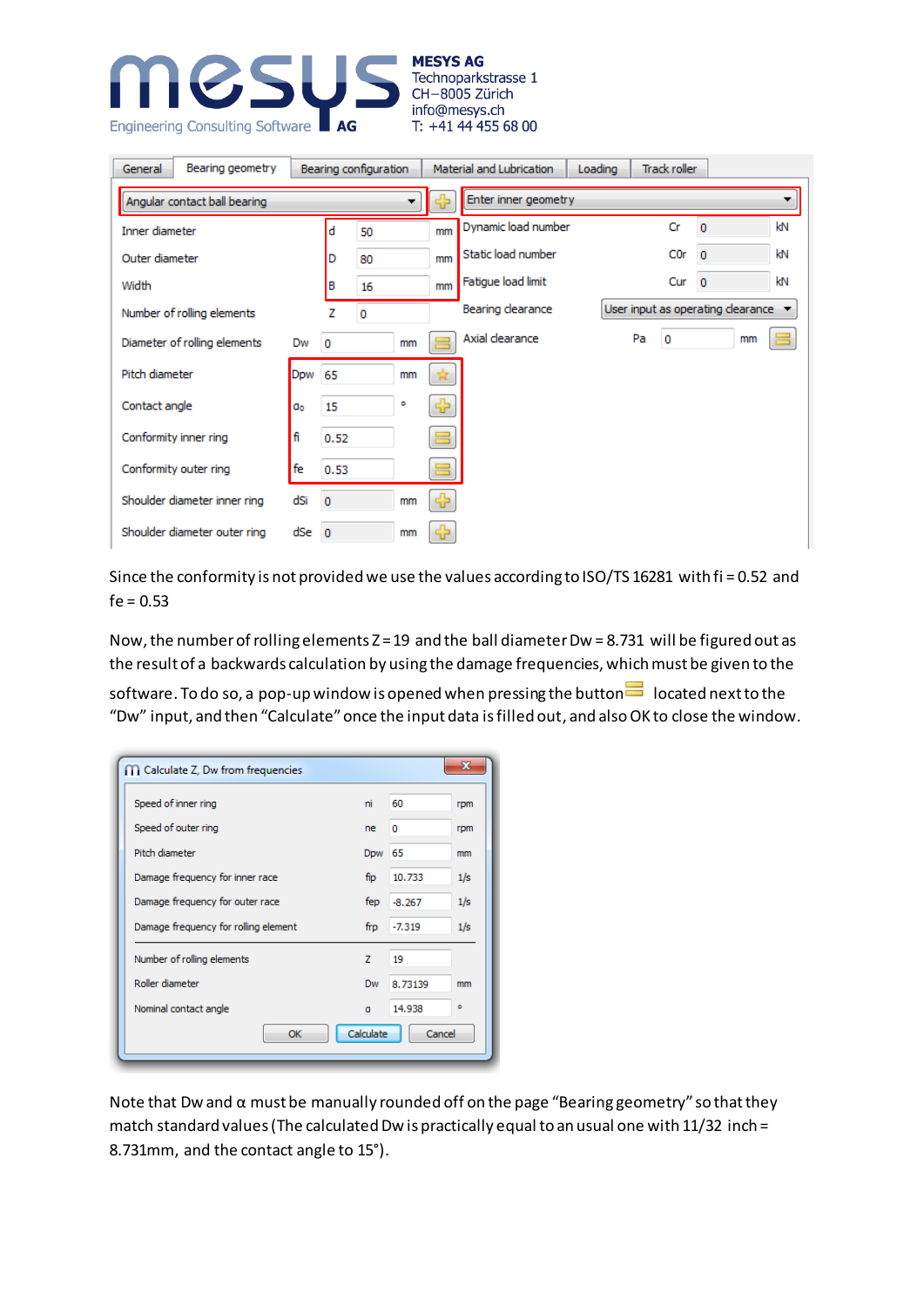

After finishing the tutorial such a data can be checked at the report:

| <b>Damage Frequencies</b>            |     |              |
|--------------------------------------|-----|--------------|
| Speed of inner ring                  | ni  | 1.0001/s     |
| Speed of outer ring                  | ne  | 0.00001/s    |
| Rotation speed of cage               | fc  | 0.43511/s    |
| Damage frequency for inner race      | fip | 10.731/s     |
| Damage frequency for outer race      | fep | $-8.26741/s$ |
| Damage frequency for rolling element | frp | $-7.31941/s$ |

A further unknown is the axial clearance of the bearing, since a pretension is given as a force. To

calculate the axial clearance click on the conversion button  $\blacksquare$  located by its side and calculate the axial clearance:

| ℠<br>Calculation of axial clearance Pa |                |      |        |  |  |  |  |  |  |  |  |
|----------------------------------------|----------------|------|--------|--|--|--|--|--|--|--|--|
| Pretension force                       | F <sub>p</sub> | 4200 |        |  |  |  |  |  |  |  |  |
|                                        | ОΚ             |      | Cancel |  |  |  |  |  |  |  |  |
|                                        |                |      |        |  |  |  |  |  |  |  |  |

To get a pretension of 4.2kN we need an axial clearance Pa = -0.0525mm.

| Bearing clearance |    | User input as operating clearance $\blacktriangledown$ |    |  |
|-------------------|----|--------------------------------------------------------|----|--|
| Axial clearance   | Pa | $-0.0525011$                                           | mm |  |

Now all the geometry of the bearing is given and both the tolerances and load capacities can be entered, so "Enter inner geometry and load capacity" and "User input" must be selected from the drop-down lists, as well as the desired Bearing tolerance. Both "Shoulder diameter inner ring" and "Shoulder diameter inner ring" will be shown after running the software.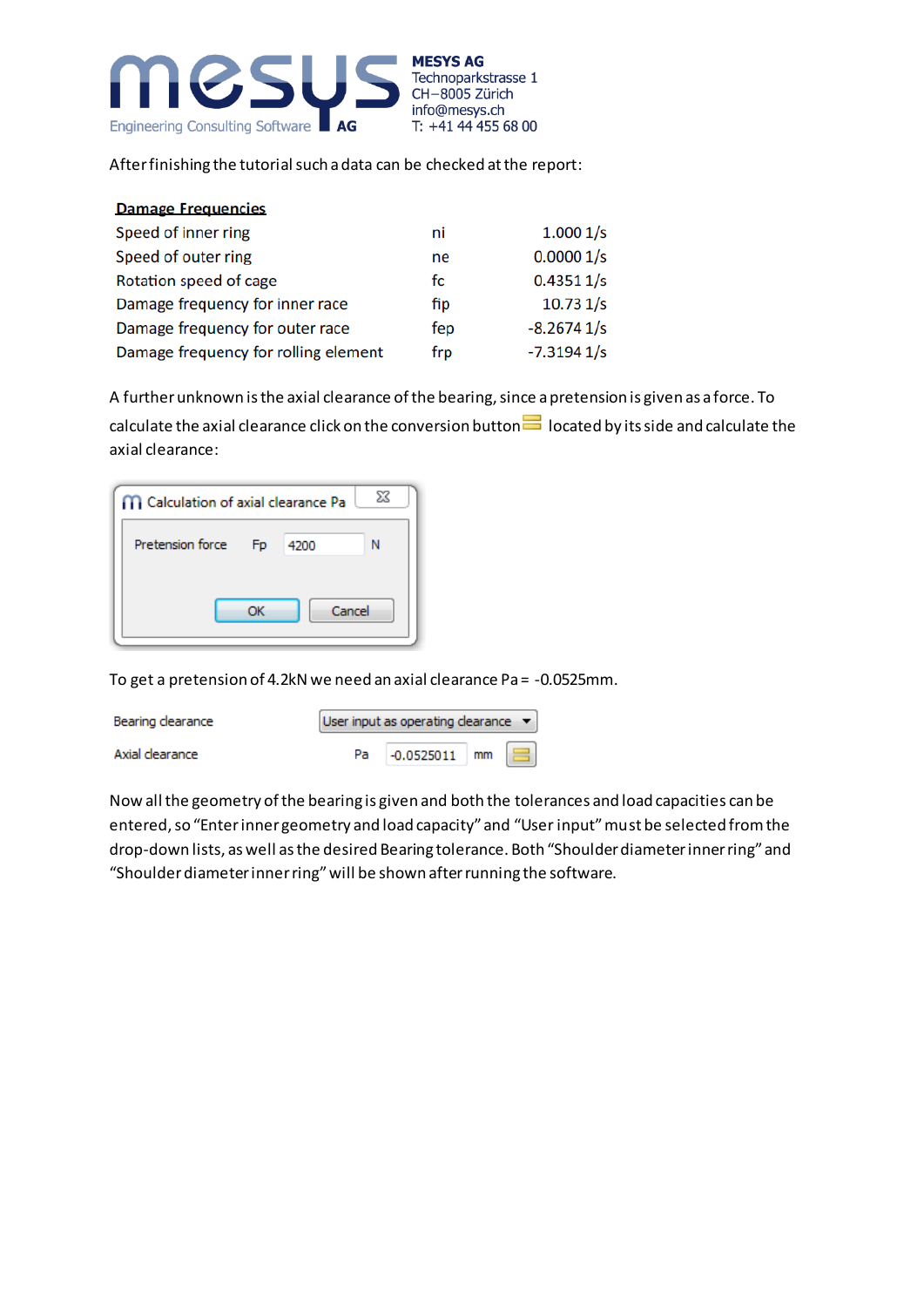## IIG Engineering Consulting Software **AG**

**MESYS AG** Technoparkstrasse 1 CH-8005 Zürich info@mesys.ch<br>T: +41 44 455 68 00

| General        | Bearing geometry             |     | Bearing configuration |               |    |    | Material and Lubrication  | Loading                                |            | Track roller |              |    |    |  |
|----------------|------------------------------|-----|-----------------------|---------------|----|----|---------------------------|----------------------------------------|------------|--------------|--------------|----|----|--|
|                | Angular contact ball bearing |     |                       |               |    |    |                           | Enter inner geometry and load capacity |            |              |              |    |    |  |
| Inner diameter |                              |     | d                     | 50            |    | mm | Dynamic load number       |                                        |            | Cr           | 28.2         |    | kN |  |
| Outer diameter |                              |     | D                     | 80            |    | mm | Static load number        |                                        |            |              | 20.2         |    | kN |  |
| Width          |                              |     | В                     | 16            |    | mm | Fatique load limit        |                                        |            | Cur 1.1      |              |    | kN |  |
|                | Number of rolling elements   |     | z                     | 19            |    |    | Bearing clearance         |                                        | User input |              |              |    |    |  |
|                | Diameter of rolling elements | Dw  |                       | 8.731<br>mm   |    |    | Axial clearance           |                                        | Pa         | $-0.0525011$ |              | mm |    |  |
| Pitch diameter |                              | Dpw | 65                    |               | mm |    | Bearing tolerance         |                                        |            |              | ISO 492 - P4 |    |    |  |
| Contact angle  |                              | αo  | 15                    |               | ۰  |    | Fit to shaft              | k6                                     |            |              |              |    | ⊕  |  |
|                | Conformity inner ring        | fi  | 0.52                  |               |    |    | Surface roughness shaft   |                                        |            | Rz           | 4            |    | Цm |  |
|                |                              |     |                       |               |    |    | Shaft inner diameter      |                                        |            | dsi          | 0            |    | mm |  |
|                | Conformity outer ring        | fe  | 0.53                  |               |    |    | Fit to housing            |                                        | <b>H6</b>  |              |              |    | ⊕  |  |
|                | Shoulder diameter inner ring | dSi |                       | 61.5076<br>mm |    | 남  | Surface roughness housing |                                        |            | Rz           | 4            |    | иm |  |
|                | Shoulder diameter outer ring | dSe |                       | 68.4924<br>mm |    |    | Housing outer diameter    |                                        |            | dhe          | 0            |    | mm |  |

The dynamic load capacity of the bearing given by the manufacturer is slightly larger than according ISO 281. Often manufacturers provide higher values than the standard to consider better material and quality. Therefore it is also possible to enter the values manually in addition to the calculation according to ISO 281.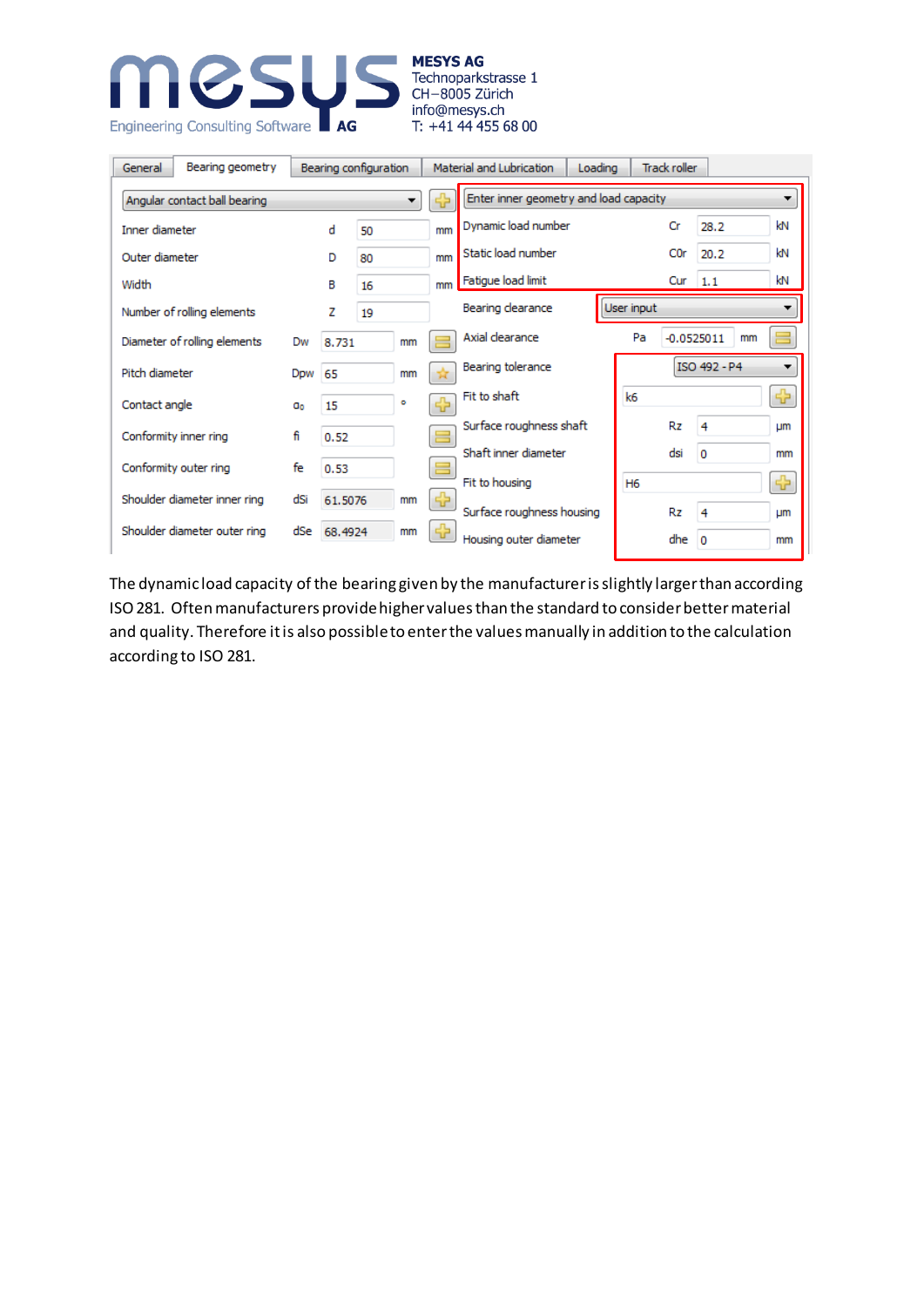

#### **Bearing configuration**

We have two bearings in back-to-back configuration. This can be defined on the page "Bearing configuration". Additional bearings can be added using the  $\P$ button on the bottom right corner. The distance of the bearings from the origin is half of the bearing width, i.e. B/2=8mm. For a double row angular contact bearings also the bearing type "Angular contact bearing (double row)" could be used, but the bearing configuration also works for other configurations.



| General                    | Bearing geometry | Bearing configuration                                  | Material and Lubrication | Loading | Track roller |  |
|----------------------------|------------------|--------------------------------------------------------|--------------------------|---------|--------------|--|
| Consider group of bearings |                  |                                                        |                          |         |              |  |
|                            |                  | Position [mm] Axial Offset [mm] Center of contact cone |                          |         |              |  |
| $1 - 8$                    | 0                | left                                                   |                          |         |              |  |
| 28                         | $\bf{0}$         | right                                                  |                          |         |              |  |
|                            |                  |                                                        |                          |         |              |  |
|                            |                  |                                                        |                          |         |              |  |
|                            |                  |                                                        |                          |         |              |  |
|                            |                  |                                                        |                          |         |              |  |
|                            |                  |                                                        |                          |         |              |  |
|                            |                  |                                                        |                          |         |              |  |
|                            |                  |                                                        |                          |         |              |  |
|                            |                  |                                                        |                          |         |              |  |
|                            |                  |                                                        |                          |         |              |  |
|                            |                  |                                                        |                          |         |              |  |

An axial offset between the outer races can be defined additionally, if some additional pretension is introduced in the assembly. In this case we have no modification.

Running a calculation with zero load and opening the report, by pressing on the  $\mathcal{G}$  and  $\mathbb{R}$  buttons, we will see the pressure between shaft an inner ring because of the interference fit and an increased pretension of the bearing of 5.79kN (also because of the interference fit. We already get a pressure of 2181MPa in the contact between balls and races:

| Number Fx [kN]  |  |        |        |      |      |      |      | ux [mm] Fy [kN] uy [mm] Fz [kN] uz [mm] My [Nm] ry [mrad] Mz [Nm] rz [mrad] pmax [MPa] SF |      |
|-----------------|--|--------|--------|------|------|------|------|-------------------------------------------------------------------------------------------|------|
| 5.79494 0.0000  |  | 0.0000 | 0.0000 | 0.00 | 0.00 | 0.00 | 0.00 | 2181.52                                                                                   | 7.14 |
| -5.79494 0.0000 |  | 0.0000 | 0.0000 | 0.00 | 0.00 | 0.00 | 0.00 | 2181.52                                                                                   | 7.14 |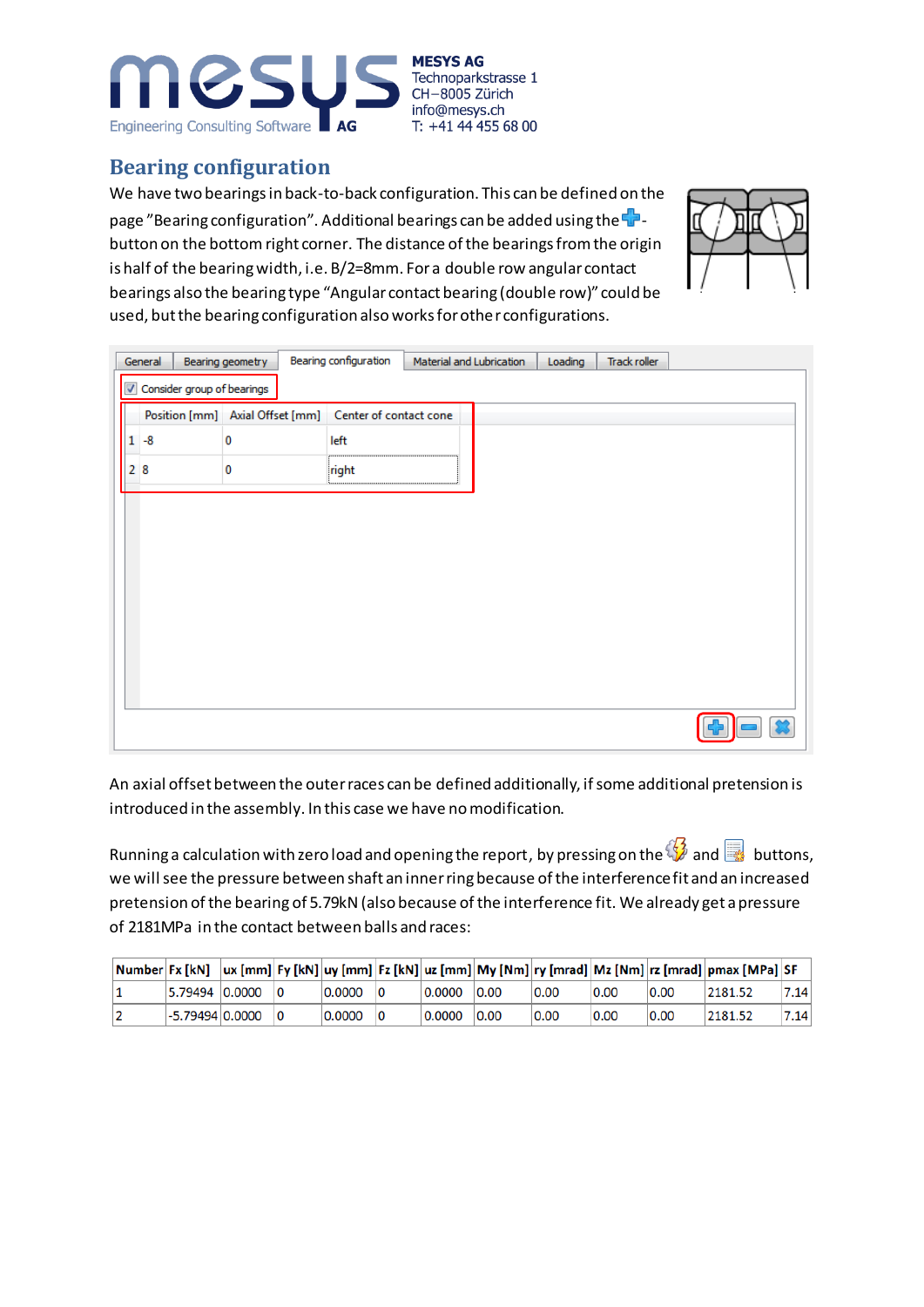

### **Loading**

We want to consider two load cases. The first one is a radial load of Fy = 15kN, the second a moment load of My = 300Nm. The speed of the inner ring should be ni = 2200rpm. The temperature of the shaft should be 50°C, the temperature of the housing 40°C.

#### **Results for no loading**

First we have a look at the results for zero loading. So press now on the tab "Loading" and enterjust the aforementioned temperatures and inner ring speed.

| General                                                                                              | Bearing geometry               | Bearing configuration                  |                                                        |                 |                         | Loading<br>Material and Lubrication                  |                                                                                                                                                                                        |  |                            | Track roller                                                |               |                                                    |                   |
|------------------------------------------------------------------------------------------------------|--------------------------------|----------------------------------------|--------------------------------------------------------|-----------------|-------------------------|------------------------------------------------------|----------------------------------------------------------------------------------------------------------------------------------------------------------------------------------------|--|----------------------------|-------------------------------------------------------------|---------------|----------------------------------------------------|-------------------|
| Axial load<br>Radial load<br>Radial load<br>Moment<br>Moment<br>Speed inner ring<br>Speed outer ring | Temperature of shaft           | Fx<br>Fy<br>Fz<br>My<br>Mz<br>ni<br>Ti | $\circ$<br>0<br>0<br>$\mathbf 0$<br>$\mathbf{0}$<br>ne | 2200<br>0<br>50 | Ν<br>Ν<br>Ν<br>Nm<br>Nm | $\bullet$<br>$\bullet$<br>۰<br>⋒<br>rpm<br>rpm<br>٩C | Displacement<br>Displacement<br>Displacement<br>Rotation angle<br>Rotation angle<br>$\triangledown$ Inner ring rotates to load<br>Outer ring rotates to load<br>Temperature of housing |  | ux<br>uy<br>uz<br>ry<br>rz | $\circ$<br>$\circ$<br>$\circ$<br>$\pmb{0}$<br>$\circ$<br>Te | 40            | mm<br>mm<br>mm<br>$mrad$ $\odot$<br>$mrad$ $\odot$ | ⊙<br>⊙<br>⊙<br>٩C |
| Result overview                                                                                      |                                |                                        |                                                        |                 |                         |                                                      |                                                                                                                                                                                        |  |                            |                                                             |               |                                                    |                   |
|                                                                                                      | Basic reference rating life    | L10r                                   |                                                        | 26,3095         |                         |                                                      | Basic reference rating life                                                                                                                                                            |  |                            |                                                             | L10rh 199.314 |                                                    | h                 |
|                                                                                                      |                                |                                        |                                                        |                 |                         |                                                      |                                                                                                                                                                                        |  |                            |                                                             |               |                                                    |                   |
|                                                                                                      | Modified reference rating life | Lnmr                                   |                                                        | 88.5518         |                         |                                                      | Modified reference rating life                                                                                                                                                         |  |                            |                                                             | Lnmrh 670.847 |                                                    | h                 |
| Maximal pressure                                                                                     |                                |                                        |                                                        | pmax 2343.89    |                         |                                                      | MPa Static safety factor                                                                                                                                                               |  |                            | <b>SF</b>                                                   | 5.75357       |                                                    |                   |

We already have a pressure of 2343MPa and a life of L10rh = 199h only because of pretension.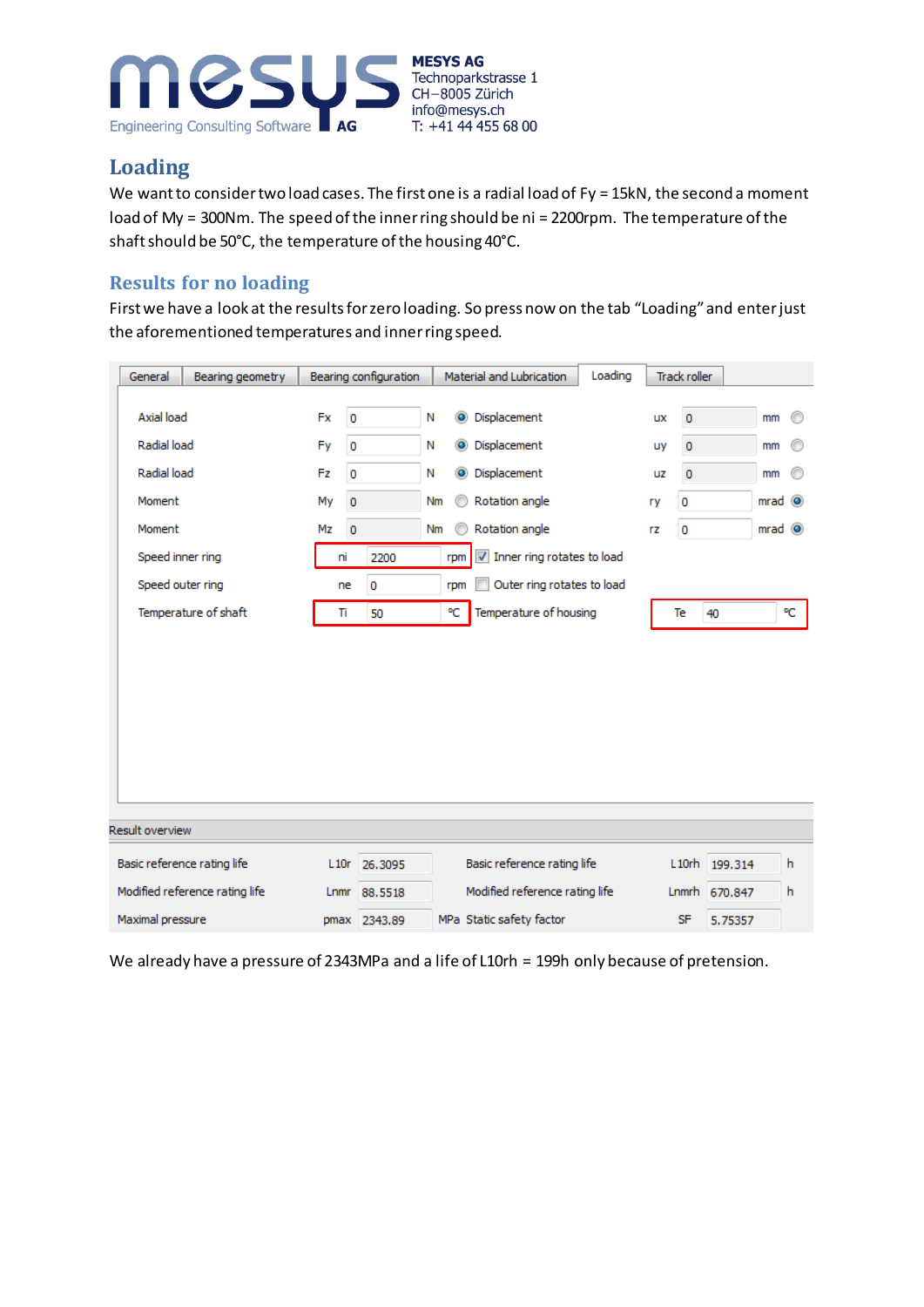

#### **Radial loading**

Entering the radial load of Fy = 15kN we get the following results:

| General<br>Bearing geometry    |      |              | Bearing configuration |    |           | Loading<br>Material and Lubrication |    | <b>Track roller</b> |               |                |    |
|--------------------------------|------|--------------|-----------------------|----|-----------|-------------------------------------|----|---------------------|---------------|----------------|----|
| Axial load                     | Fx   | $\circ$      |                       | Ν  | $\bullet$ | Displacement                        | uх | $\overline{0}$      |               | mm             | ⊙  |
| Radial load                    | Fy   |              | 15000                 | Ν  | $\bullet$ | Displacement                        | uy |                     | 0.0137175     | mm             | ∩  |
| Radial load                    | Fz.  | $\mathbf{0}$ |                       | Ν  | $\bullet$ | Displacement                        | uz | $\mathbf 0$         |               | mm             | ⊙  |
| Moment                         | My   | $\mathbf{0}$ |                       | Nm |           | Rotation angle                      | ry | 0                   |               | $mrad$ $\odot$ |    |
| Moment                         | Mz   | $\mathbf{0}$ |                       | Nm | ∩         | Rotation angle                      | rz | $\mathbf 0$         |               | $mrad$ $\odot$ |    |
| Speed inner ring               | ni   |              | 2200                  |    | rpm       | Inner ring rotates to load          |    |                     |               |                |    |
| Speed outer ring               |      | ne           | $\circ$               |    | rpm       | Outer ring rotates to load          |    |                     |               |                |    |
| Temperature of shaft           | Ti   |              | 50                    |    | ٩C        | Temperature of housing              |    | Te                  | 40            |                | ٩C |
|                                |      |              |                       |    |           |                                     |    |                     |               |                |    |
|                                |      |              |                       |    |           |                                     |    |                     |               |                |    |
|                                |      |              |                       |    |           |                                     |    |                     |               |                |    |
|                                |      |              |                       |    |           |                                     |    |                     |               |                |    |
|                                |      |              |                       |    |           |                                     |    |                     |               |                |    |
|                                |      |              |                       |    |           |                                     |    |                     |               |                |    |
|                                |      |              |                       |    |           |                                     |    |                     |               |                |    |
| Result overview                |      |              |                       |    |           |                                     |    |                     |               |                |    |
| Basic reference rating life    | L10r |              | 11.5345               |    |           | Basic reference rating life         |    |                     | L10rh 87.3827 |                | h  |
| Modified reference rating life | Lnmr |              | 26.9023               |    |           | Modified reference rating life      |    |                     | Lnmrh 203,805 |                | h. |
| Maximal pressure               |      |              | pmax 2912.08          |    |           | MPa Static safety factor            |    | <b>SF</b>           | 3.0001        |                |    |

The graphic contact stress shows that all balls are still loaded. To plot these charts, click on "Graphics" at the menu bar and select "Contact stress" and "Load distribution".

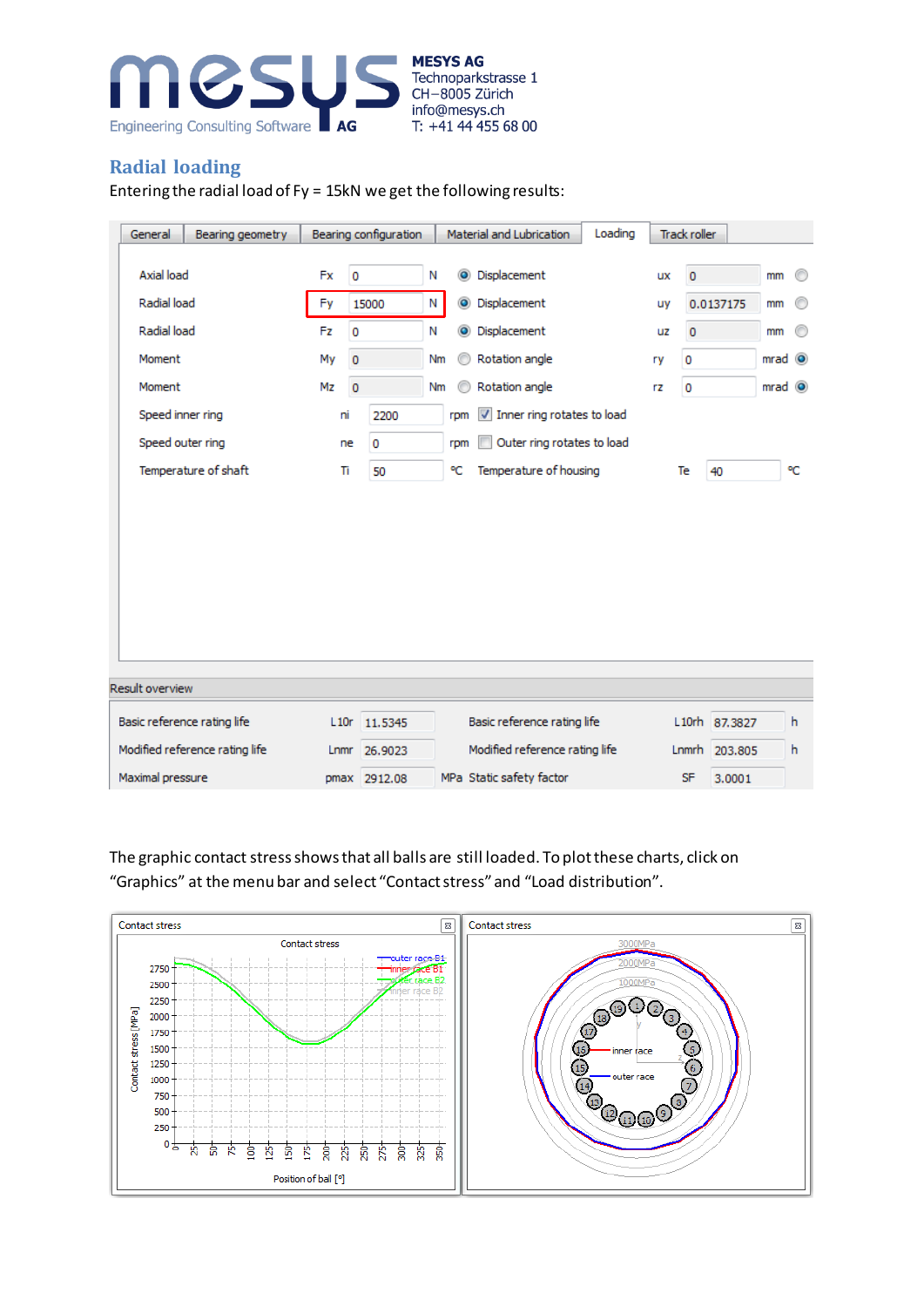

When performing the calculation according ISO 281 without pretension, we get a result of L10h = 16666/2200  $*(28.2 * 2^0.7/15)^3 = 215h$  instead of the L10rh = 87h with pretension by the software.

For the single bearings, we can see in the report that we have an axial (Fx), a radial (Fy) and a moment(Mz) load:

| Number Fx [kN] |                 |                     |      |        |         |      |      |          |      | ux [mm]  Fy [kN]  uy [mm]  Fz [kN]  uz [mm]  My [Nm]  ry [mrad]  Mz [Nm]  rz [mrad]  pmax [MPa]  SF |      |
|----------------|-----------------|---------------------|------|--------|---------|------|------|----------|------|-----------------------------------------------------------------------------------------------------|------|
|                |                 | 7.42436 -0.0009 7.5 |      | 0.0137 | 10.0000 | 0.00 | 0.00 | $-89.25$ | 0.00 | 2912.08                                                                                             | 3.00 |
|                | -7.42436 0.0009 |                     | 17.5 | 0.0137 | 0.0000  | 0.00 | 0.00 | 89.25    | 0.00 | 2912.08                                                                                             | 3.00 |

Note that at "Bearing configuration" page, these kind of results can be also shown in additional cells by clicking the right mouse button and selecting them from the context menu:

| Bearing geometry<br>General |                            | Bearing configuration                                  | Material and Lubrication | Loading | Track roller |
|-----------------------------|----------------------------|--------------------------------------------------------|--------------------------|---------|--------------|
| V                           | Consider group of bearings |                                                        |                          |         |              |
|                             |                            | Position [mm] Axial Offset [mm] Center of contact cone | <b>Ex [N]</b>            |         | pmax [MPa]   |
|                             | -8                         | left                                                   | 7424.36                  | 2912.08 |              |
|                             | 28                         | right                                                  | -7424.36                 | 2912.08 |              |

If we do a calculation with operating clearance of zero for comparison (go to the "Bearing geometry" page and proceed as explained before, but now enter Pa =0 mm; Fp =0 N), we get a life of L10rh = 218h, which is close to the ISO 281 result. Now, as we can check in the graph of load distribution, the pretension is missing.

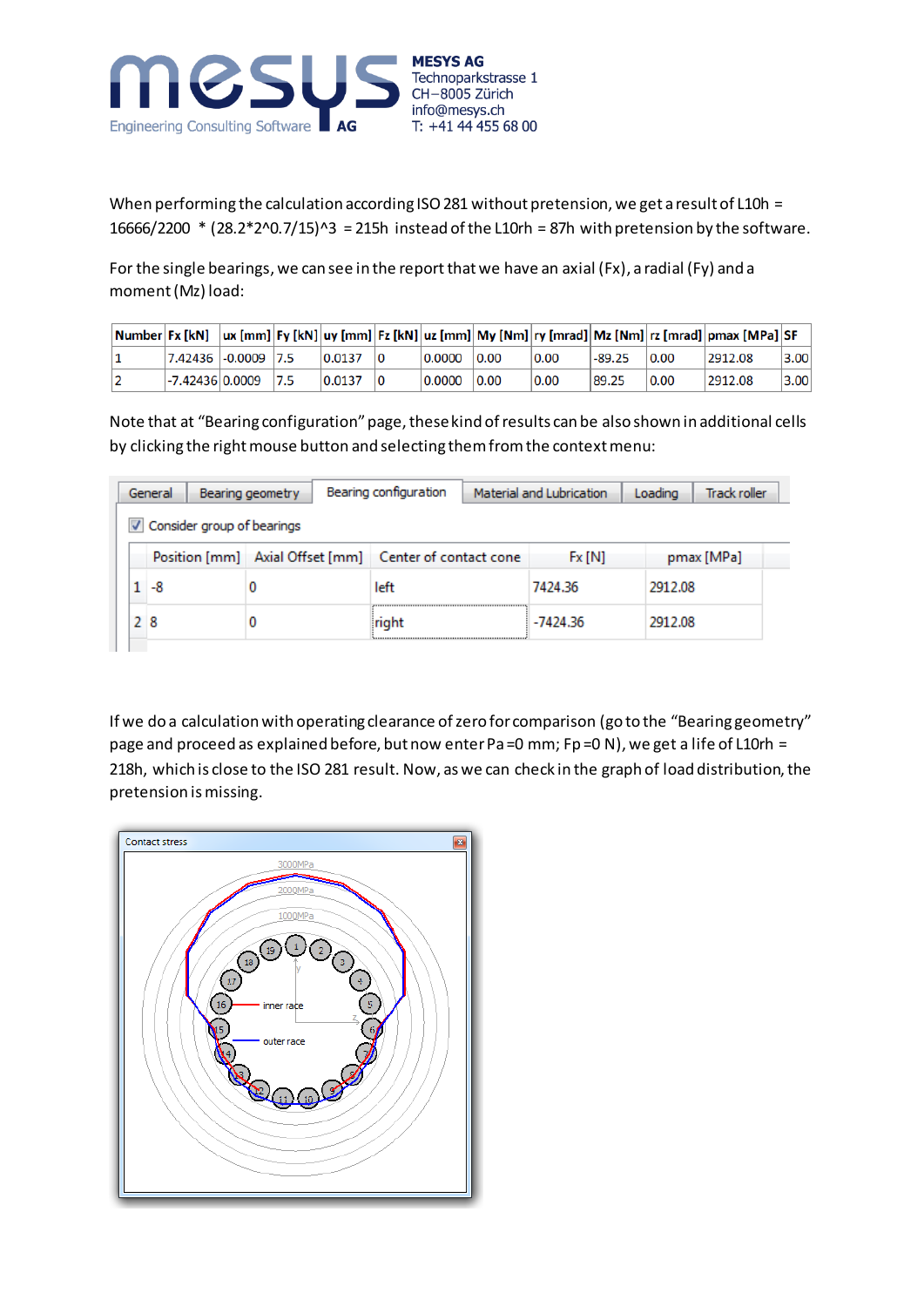

#### **Moment loading**

Now we run the same calculation with a moment loading of My = 300Nm.

| General                | Bearing geometry               |      |             | Bearing configuration |    |           | Loading<br>Material and Lubrication |    | <b>Track roller</b> |               |                |    |
|------------------------|--------------------------------|------|-------------|-----------------------|----|-----------|-------------------------------------|----|---------------------|---------------|----------------|----|
| Axial load             |                                | Fx   | $\circ$     |                       | Ν  | $\bullet$ | Displacement                        | uх | $\bf 0$             |               | mm             | ⊙  |
| Radial load            |                                | Fy   | $\mathbf 0$ |                       | Ν  | $\bullet$ | Displacement                        | uy | $\pmb{0}$           |               | mm             | ⊙  |
| Radial load            |                                | Fz   | 0           |                       | Ν  | $\bullet$ | Displacement                        | uz | $\mathbf 0$         |               | mm             | ⊙  |
| Moment                 |                                | My   | 300         |                       | Nm | $\bullet$ | Rotation angle                      | ry |                     | 0.610831      | mrad           | ⊙  |
| Moment                 |                                | Mz   | $\mathbf 0$ |                       | Nm | ⋒         | Rotation angle                      | rz | 0                   |               | $mrad$ $\odot$ |    |
| Speed inner ring       |                                | ni   |             | 2200                  |    | rpm       | Inner ring rotates to load          |    |                     |               |                |    |
| Speed outer ring       |                                |      | ne          | $\circ$               |    | rpm       | Outer ring rotates to load          |    |                     |               |                |    |
|                        | Temperature of shaft           | Ti   |             | 50                    |    | ٩C        | Temperature of housing              |    | Te                  | 40            |                | ٩C |
| <b>Result overview</b> |                                |      |             |                       |    |           |                                     |    |                     |               |                |    |
|                        | Basic reference rating life    | L10r |             | 12.5387               |    |           | Basic reference rating life         |    |                     | L10rh 94,9903 |                | h  |
|                        | Modified reference rating life | Lnmr |             | 30.2859               |    |           | Modified reference rating life      |    |                     | Lnmrh 229,439 |                | h  |
| Maximal pressure       |                                |      |             | pmax 2871.54          |    |           | MPa Static safety factor            |    | <b>SF</b>           | 3.12897       |                |    |

The resulting life and pressure is similar to the calculation before, but now the load distribution is mirrored between the two bearings:

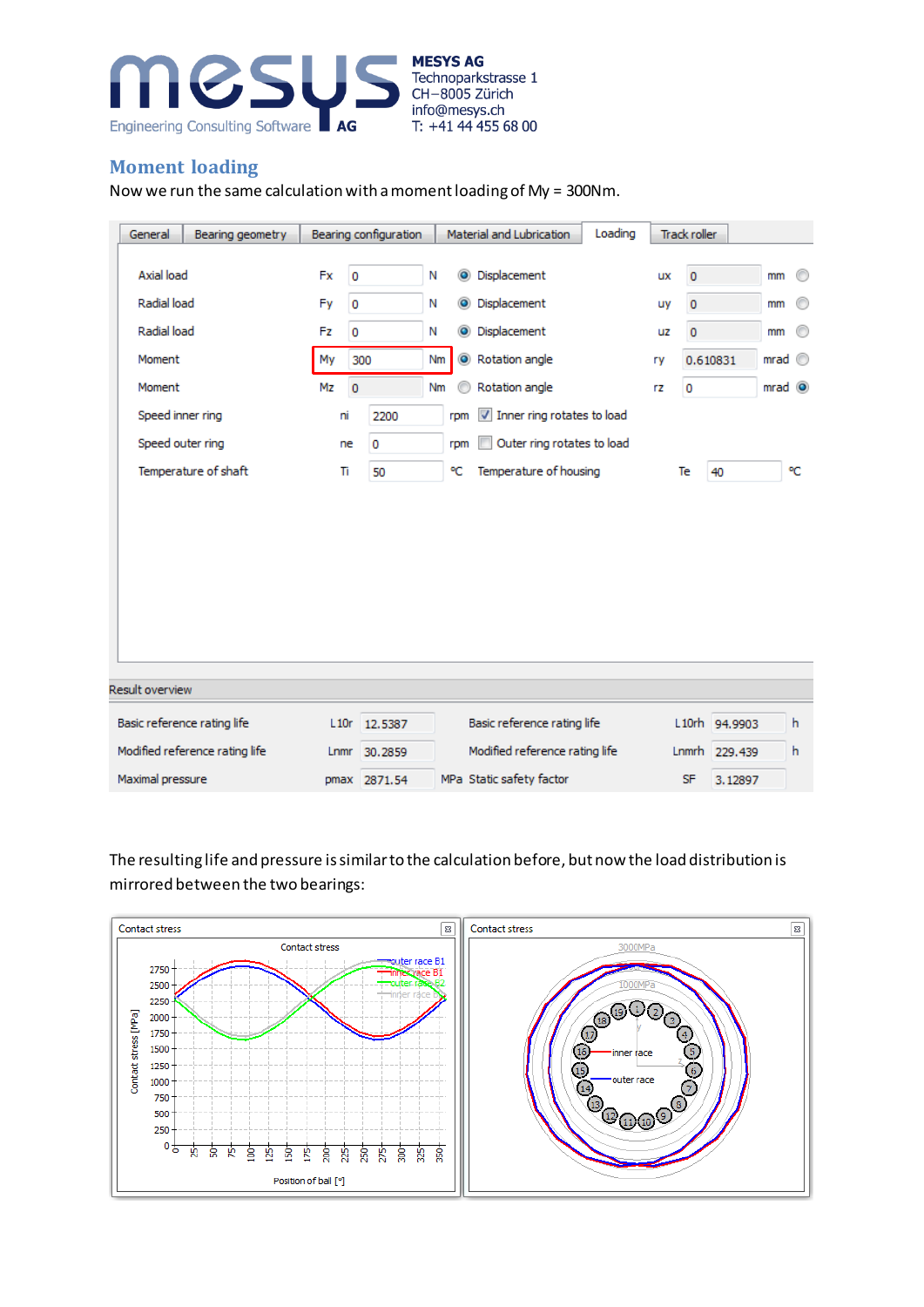

The single bearings have an axial load, a radial load and a moment load:

|                   |  |                                    |  |      |      |      | Number Fx [kN] ax [mm] Fy [kN] uy [mm] Fz [kN] az [mm] My [Nm] ry [mrad] Mz [Nm] rz [mrad] pmax [MPa] SF [ |      |
|-------------------|--|------------------------------------|--|------|------|------|------------------------------------------------------------------------------------------------------------|------|
| 7.72831 -0.0009 0 |  | $ 0.0000 $ $ 6.68603 0.0049 96.51$ |  | 0.61 | 0.00 | 0.00 | 2871.54                                                                                                    | 3.13 |
| $-7.72831 0.0009$ |  | $ 0.0000 $ -6.68603 -0.0049 96.51  |  | 0.61 | 0.00 | 0.00 | 2871.54                                                                                                    | 3.13 |

All the calculations were done using the medium operating clearance. On the first page "General" this could be changed into minimal or maximal clearance:

| Reliabilit                       |  |  |
|----------------------------------|--|--|
| Calculation for medium clearance |  |  |

Considering the maximal clearance it could be decided if the pretension could be decreased, to increase the overall life.

### **Further Analyses**

#### **Optimization of life**

The maximum bearing life can be found out by identifying and optimizing those parameters with a major influence in it. For this purpose, some features of the software can be easily used, thus enabling the user to reach an optimal configuration of the bearing.

For the case of moment loading (My=300Nm), we will have a look on the nominal axial clearance, since the life has a great dependency on it. This way, we will use the parameter variation, so please select "Calculation"->"Parameter variation". Now, in the tab page "Generate List", we add a parameter on the list, so we click on the  $\frac{1}{2}$ -button and a new row is created. Doing a double-click on the first cell, a drop-down list is activated, then select "Pa[mm] (Nominal axial clearance)" from it. Please fill the row as shown:

| <b>M</b> Parameter Variation |                                   |            |            |           |                                       | ⅏     |
|------------------------------|-----------------------------------|------------|------------|-----------|---------------------------------------|-------|
| Generate List                | Parameter list                    | Graphics 1 | Graphics 2 |           |                                       |       |
|                              | Parameter                         |            |            |           | Start value End value Number of steps | 心     |
| $\mathbf{1}$                 | Pa [mm] (Nominal axial clearance) |            | $-0.05$    | 0         | 50                                    |       |
|                              |                                   |            |            |           |                                       |       |
|                              |                                   |            |            |           |                                       |       |
|                              |                                   |            |            |           |                                       |       |
|                              |                                   |            |            |           |                                       |       |
|                              |                                   |            |            | Calculate | Report                                | Close |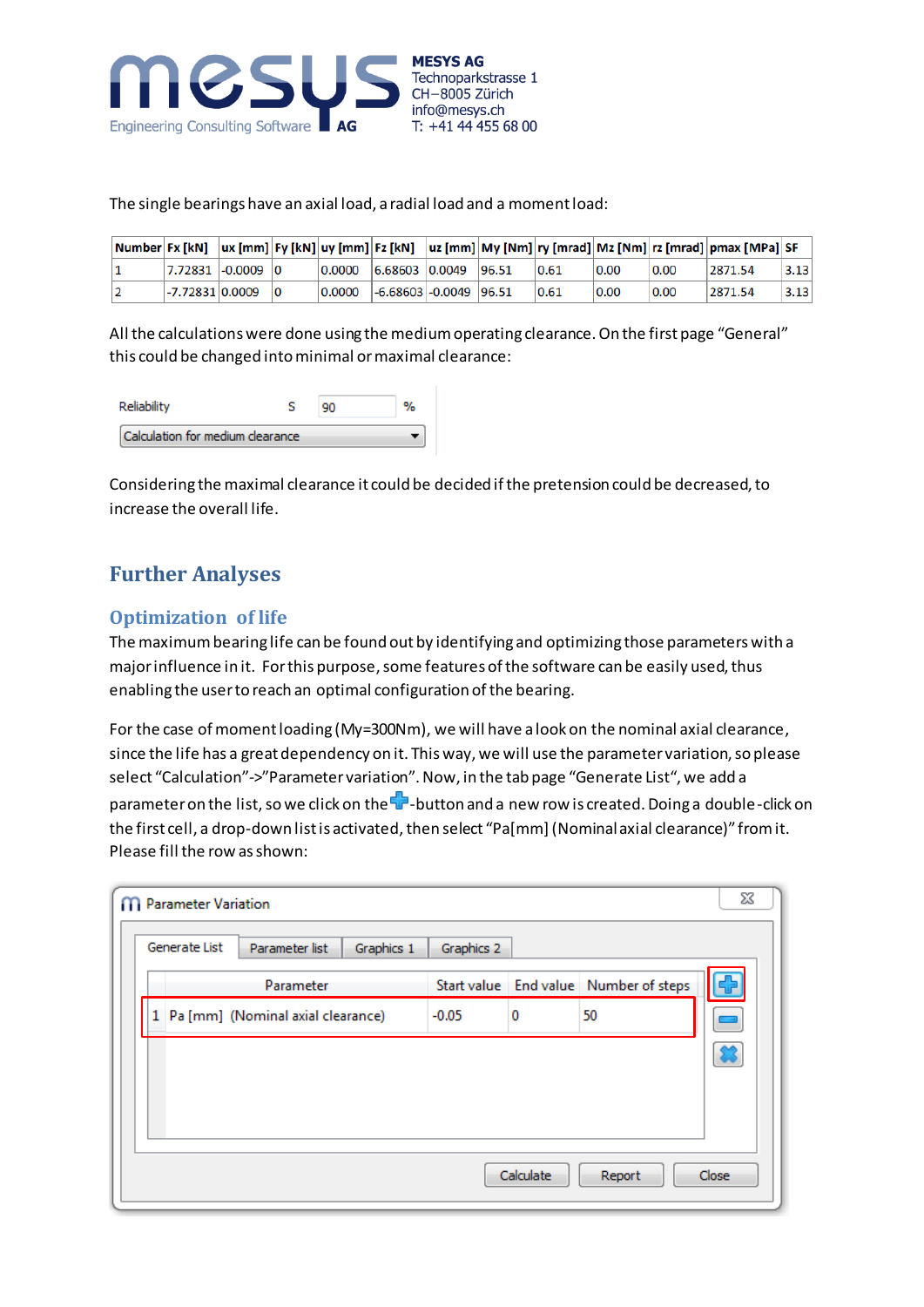

At the tab page "Parameter List", do a right-button click and select "L10rh" and "Pmax" from the context menu "Results".

| Parameter list<br>Generate List                                                                                                  | Graphics 1                           | Graphics 2 |                     |                                                           |
|----------------------------------------------------------------------------------------------------------------------------------|--------------------------------------|------------|---------------------|-----------------------------------------------------------|
| Inputs<br>Results<br>Bearing 1<br><b>Bearing 2</b><br>Show all inputs<br>Hide all inputs<br>Show all results<br>Hide all results | ▶<br>▶<br>$\blacktriangleright$<br>▶ |            |                     | $\ddot{\textbf{r}}$<br>$\blacksquare$<br>惢<br>$\div$<br>e |
|                                                                                                                                  |                                      |            | Calculate<br>Report | Close                                                     |

Now, Pressing "Calculate", will generate a list of all parameter combinations and also run the analysis.

| Pa [mm] L10rh [h]<br>pmax [MPa]<br>$-0.05$<br>96.7973<br>2886.55<br>1<br>100.786<br>2<br>$-0.049$<br>2876.56<br>3<br>104.905<br>2866.7<br>$-0.048$ |                          | Graphics 1 | Parameter list | Generate List |   |
|----------------------------------------------------------------------------------------------------------------------------------------------------|--------------------------|------------|----------------|---------------|---|
|                                                                                                                                                    | ÷<br>▲                   |            |                |               |   |
|                                                                                                                                                    |                          |            |                |               |   |
|                                                                                                                                                    |                          |            |                |               |   |
|                                                                                                                                                    |                          |            |                |               |   |
| 2856.99                                                                                                                                            | œ                        |            | 109.152        | $-0.047$      | 4 |
| 5<br>$-0.046$<br>113.528<br>2847.43                                                                                                                |                          |            |                |               |   |
| 6<br>118.031<br>2838.02<br>$-0.045$                                                                                                                | $\overline{\phantom{a}}$ |            |                |               |   |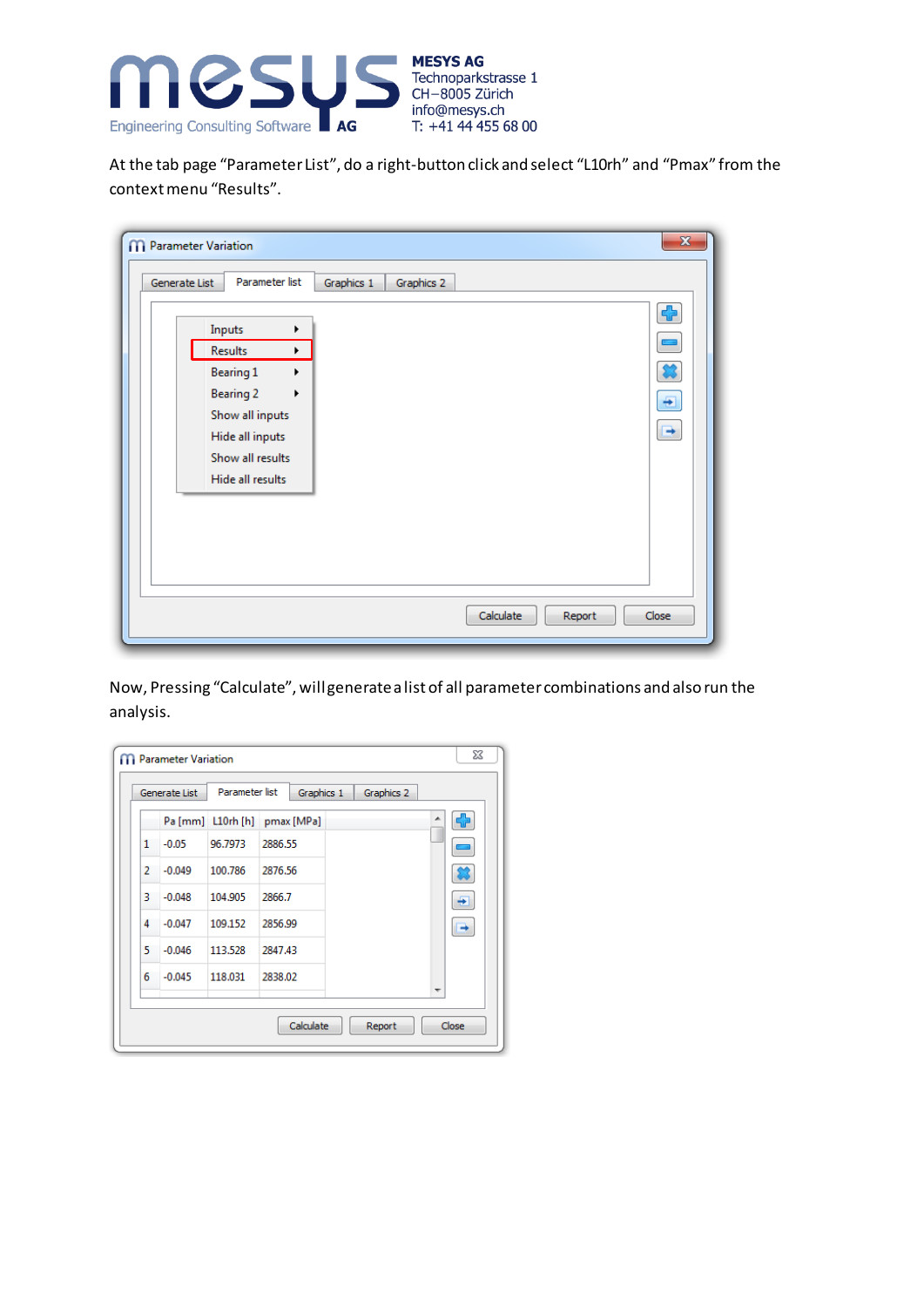

Selecting the tabs "Graphics 1" and "Graphics 2" we can visualize life over clearance or pressure over clearance.





For instance, in case we assume that the bearing must have a certain pretension, the user can deduce from this study, that the higher the pretension is, the shorter life the bearing has. However, if we widen the range of the possible axial clearances to the positive direction of X-Value for the bearing, we can identify a maximum over the range Pa=(-0.01, 0)mm: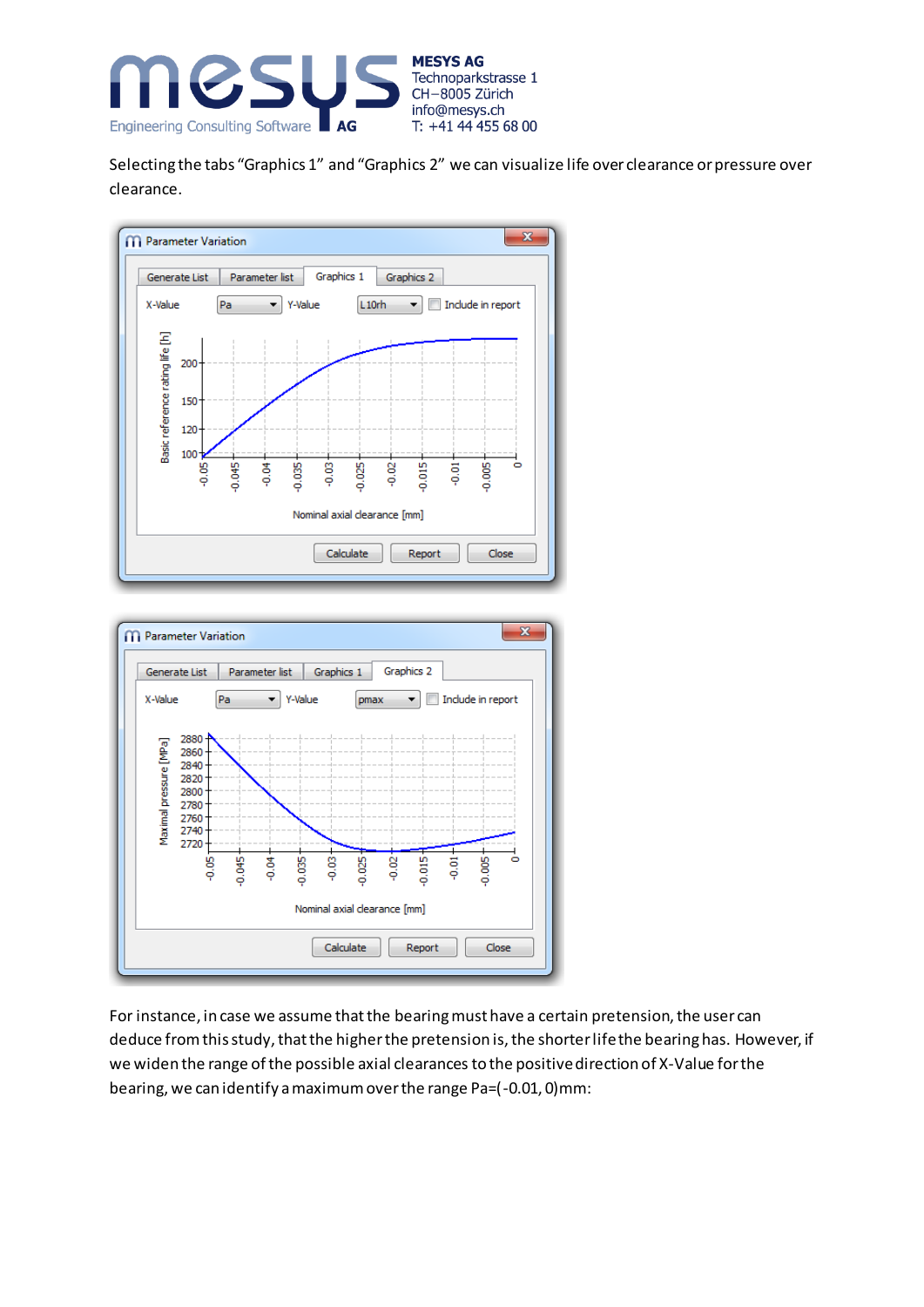

**MESYS AG** Technoparkstrasse 1 CH-8005 Zürich info@mesys.ch<br>T: +41 44 455 68 00

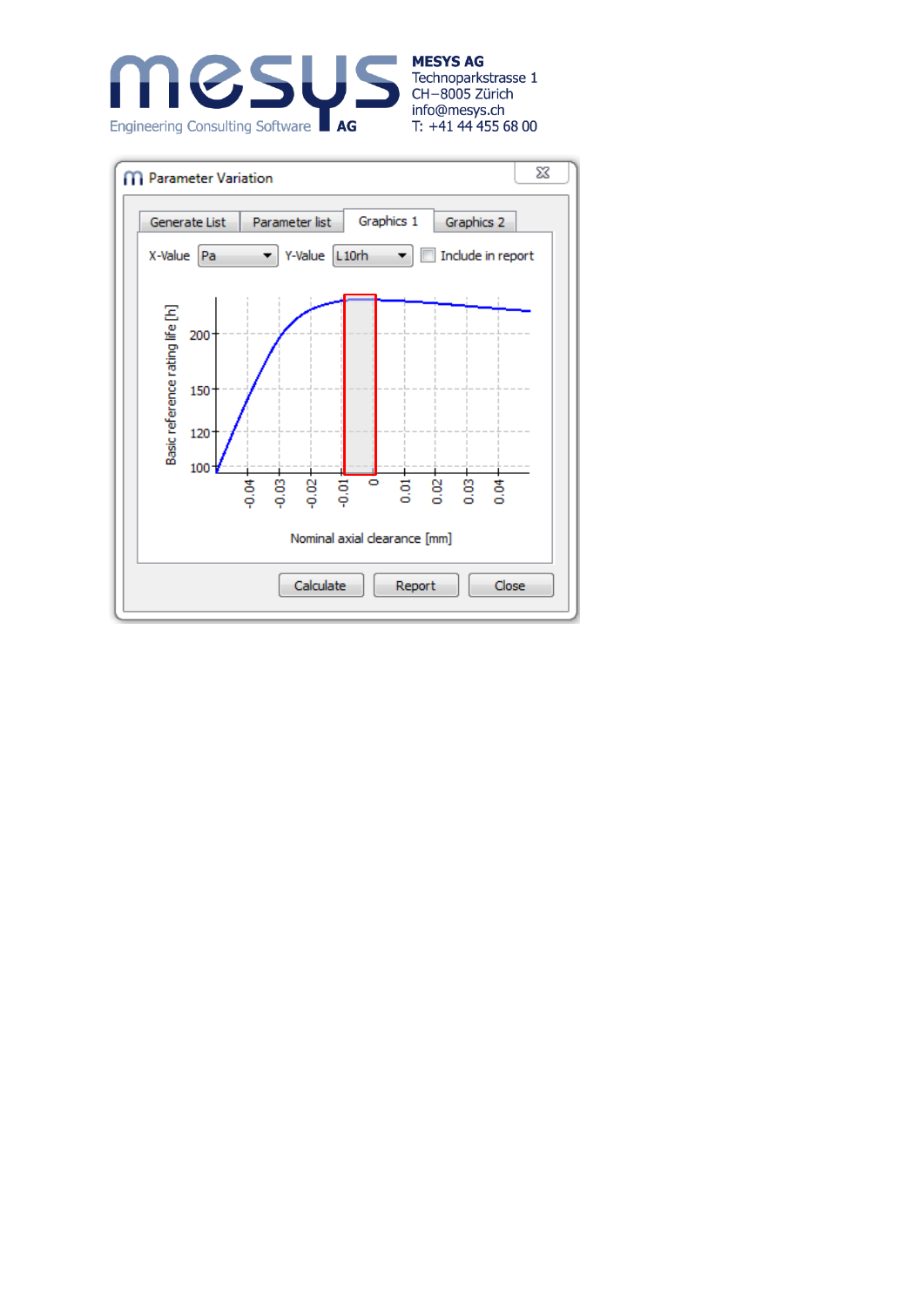

#### **Load spectrum**

A load spectrum can be used instead of a single load case. In order to activate this option in the software, go to the tab page "General" and activate the flag for "Use load spectrum".

| General<br>Bearing geometry                  |         | Bearing configuration | Material and Lubrication                                                                                                | Loading                          | <b>Track roller</b> |    |   |  |  |  |
|----------------------------------------------|---------|-----------------------|-------------------------------------------------------------------------------------------------------------------------|----------------------------------|---------------------|----|---|--|--|--|
| <b>165US</b><br>Engineering Consulting Softw |         |                       | <b>Rolling Bearing Calculation</b>                                                                                      |                                  |                     |    |   |  |  |  |
|                                              |         |                       | Calculation of load distribution and reference life for rolling bearings considering ISO/TS 16281 and NREL/TP-500-42362 |                                  |                     |    |   |  |  |  |
|                                              |         |                       |                                                                                                                         |                                  |                     |    |   |  |  |  |
|                                              |         |                       |                                                                                                                         |                                  |                     |    |   |  |  |  |
| Project name                                 |         |                       |                                                                                                                         |                                  |                     |    |   |  |  |  |
| Calculation description                      |         |                       |                                                                                                                         |                                  |                     |    |   |  |  |  |
| Settings                                     |         |                       |                                                                                                                         |                                  |                     |    |   |  |  |  |
| Limit for aISO                               | aISOMax | 50                    | Reliability                                                                                                             |                                  | s                   | 90 | % |  |  |  |
| <b>Friction coefficient</b>                  | Ш       | 0.1                   |                                                                                                                         | Calculation for medium clearance |                     |    |   |  |  |  |
| Calculate lubricant film thickness           |         |                       | Oscillating bearing                                                                                                     |                                  |                     |    |   |  |  |  |
| Consider centrifugal force                   |         |                       | Use load spectrum<br>$\overline{\mathbf{v}}$                                                                            |                                  |                     |    |   |  |  |  |
|                                              |         |                       |                                                                                                                         | V Calculate modified life        |                     |    |   |  |  |  |
| Calculate required hardness depth            |         |                       |                                                                                                                         |                                  |                     |    |   |  |  |  |
| V Use fatigue strength for hardness depth    |         |                       | Use extended method for pressure distribution                                                                           |                                  |                     |    |   |  |  |  |

Now go to the tab page "Loading", click twice on the  $\blacksquare$ -button in order to add two rows. By default, the column corresponding to "My [Nm]" is not activated, so do a right button click on the window and activate the flag for "enter My"; as a result of it, "ry[°]" will be hidden and "My [Nm]" will be shown in its stead. Now fill out the table as shown:

|  | General                                                                                     | Bearing geometry |       |          | Bearing configuration      |                                              |      | Material and Lubrication | Loading          |    | Track roller |  |
|--|---------------------------------------------------------------------------------------------|------------------|-------|----------|----------------------------|----------------------------------------------|------|--------------------------|------------------|----|--------------|--|
|  | Frequency Fx [N] Fy [N] Fz [N] My [Nm] rz [°] ni [rpm] ne [rpm] T_i [°C] T_e [°C] TOil [°C] |                  |       |          |                            |                                              |      |                          |                  |    |              |  |
|  | $1\,0.5$                                                                                    | $\bf{0}$         | 15000 | <b>D</b> | n                          | 0                                            | 2200 | 0                        | 50               | 40 | 70           |  |
|  | $2 \ 0.5$                                                                                   | 0                | ю     | Ю        | 300                        | 0                                            | 2200 | 0                        | 50               | 40 | 70           |  |
|  |                                                                                             |                  |       |          | √                          | enter Fy<br>enter Fz<br>enter My<br>enter Mz |      |                          |                  |    |              |  |
|  | $\vee$ inner Ring rotates to load                                                           |                  |       |          | Outer ring rotates to load |                                              |      |                          | Results for No 1 | ÷  |              |  |